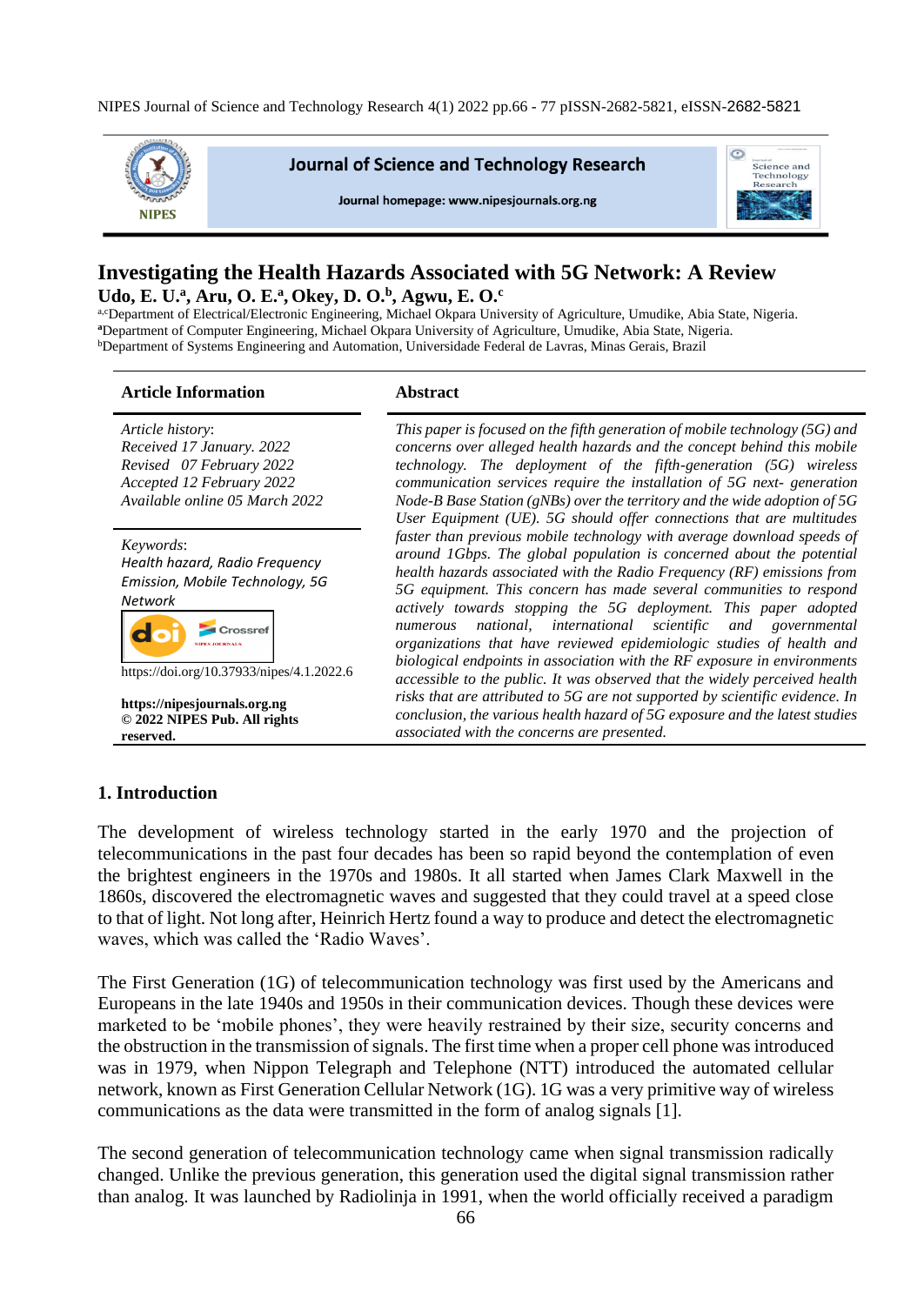#### E. U. Udo et. al / NIPES Journal of Science and Technology Research 4(1) 2022 pp. 66-77

shift in cellular technology. This technology addressed the problems the previous generation had which were in analog form and transmitted the signals in digital form, and that were digitally encrypted so that only the intended receiver could receive and access it. This was followed by 2.5G and 2.75G when the General Packet Radio Service (GPRS), EDGE technologies, the mobile internet systems had a theoretical bandwidth of 50-kilobits per second and 1 megabit per second [2].

The third generation (3G) of telecommunication technology was introduced in Japan by the NTT in the early 2000s. Though there was not much improvement over the phone calls and messaging, one area where 3G outshone 2G were the data rates. With the introduction of 3G, the data rates were boosted up to 7.2 Megabits per second. It was also designed to become secure by using end-to-end security and 3G technology was subsequently followed by 3.5G and 3.75G which increased the data rate caps. These two technologies were revolutionary because it had a potential to provide its users access to the internet from any location [3].

The fourth generation (4G) of telecommunication technology was first released in 2009 in Oslo and Stockholm. The 4G is commercially called Long Term Evolution (LTE) which provided significantly faster data speeds with download capping at over a hundred megabits per second (100Mbps) and upload capping at over 50 megabits per second. The other significant improvement in the 4G technology, other than a better security and encryption, is the latency. 4G technology boasts a 50 ms response time which is well over enough for any imaginable task at the time of its release [4].

The fifth generation (5G) technology is a highly intelligent technology which adds up a large number of specifications to the 4G technology and makes its wireless capability to be enhanced. Based on the 4G network, 5G mobile communication will be able to provide users with better services through the internet platform and wireless transmission technology. The fifth-generation wireless mobile technologies offer tremendous data capabilities and unrestricted calls and in addition to an infinite data broadcast with latest mobile operating system. The idea of World-Wide Wireless Web (WWWW) started with 4G technology and completed with the 5G mobile technology. This innovation helps in making the world connected with continuous access to data, correspondence and diversion [5].

The large-scale adoption of each new technology has always been accompanied by a mixture of positive and negative feelings by the population. Nowadays, a similar controversy involves the 5G technology, i.e., a non-negligible number of people firmly convinced that 5G constitutes a real danger for human health. As a consequence, 5G and risks are often associated together with a negative impact on the perception of 5G among the population. For example, Google retrieves more than 88 million results when searching 5G health risks [7].

The fear of 5G technology is mainly due to a biased feeling among the population, which is often driven by weak theories developed without solid scientific evidence. Again, such theories can be easily debunked when considering 5G frequencies below 6 GHz. Also, there is currently a lack of well-done scientific studies focused on the assessment of health effects from 5G devices operating in the mm- Wave band. Presently, majority of the population is convinced that exposure to Electro Magnetic Fields (EMFs) generated by 5G gNBs and 5G UE is dangerous for health [6].

#### **2. Effect of 5G Wireless Communication on Human Health**

With uninterrupted fifth generation, wireless communication can only be achieved by creating a very dense network of antennas and transmitters. Again, the number of higher frequency base stations and other devices will increase significantly. This raises the question as to whether there is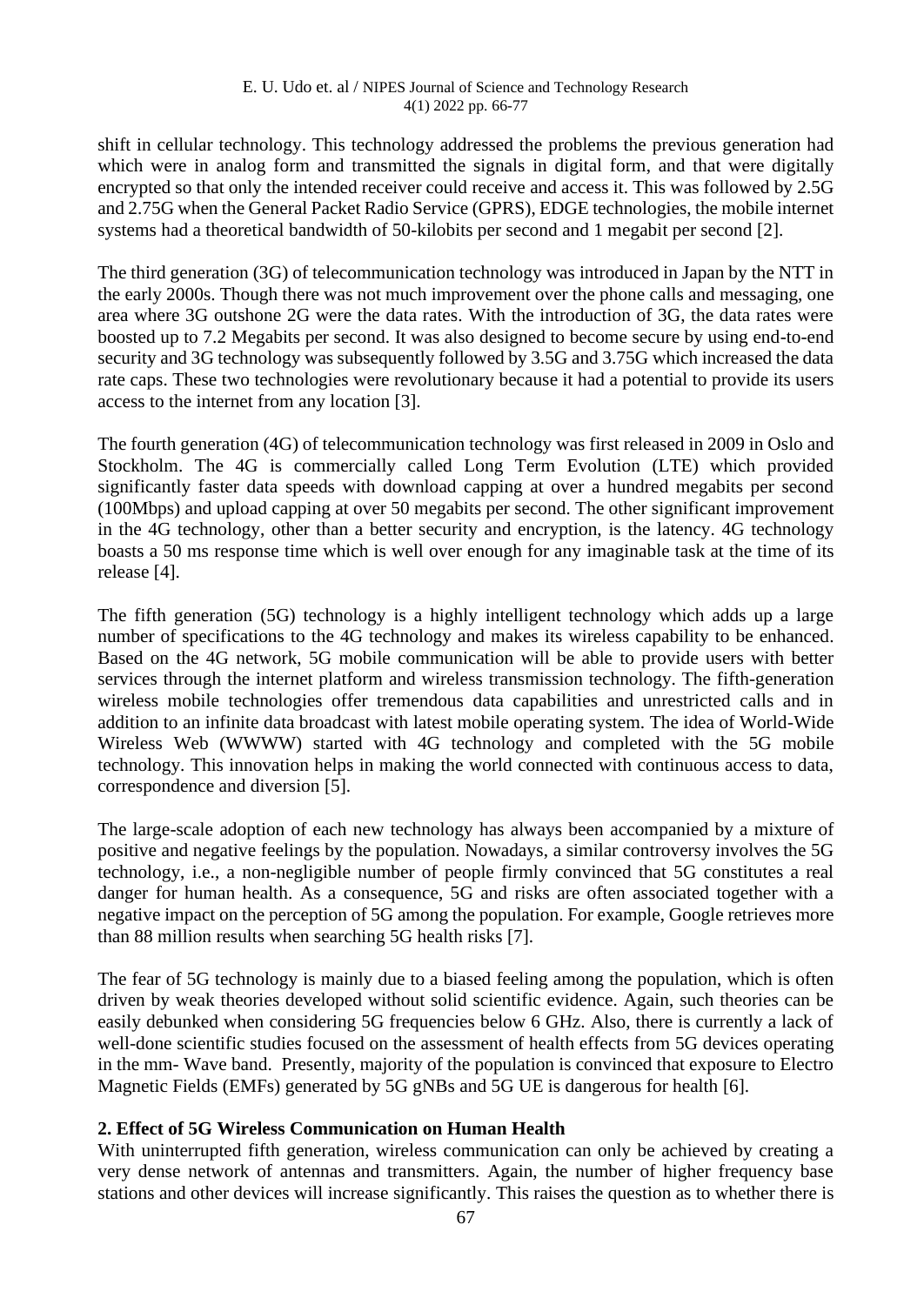a negative impact on human health and environment from higher frequencies and billions of additional connections, which, according to research, will mean constant exposure for the whole population, including children. Whereas researchers generally consider such radio waves not to constitute a threat to the population and research to date has not addressed the constant exposure that 5G would introduce.

Again, a section of the scientific community considers that more research on the potential negative biological effects of electromagnetic fields and 5G is needed notably on the incidence of some serious human diseases. A further consideration is the need to bring together researchers from different disciplines, in particular medicine and physics or engineering, to conduct further research into the effects of 5G [7].

### **2.1 Health Concerns of RF Signals from Cell Phones**

Researchers have conducted studies of many types to find out whether RF Signal levels produced from common devices, principally cellphones, might adversely affect health, including whether they can cause cancer. Numerous national and international scientific and governmental organizations have reviewed epidemiologic studies of health and biological endpoints in association with the RF exposures that would be encountered in typical environments accessible to the public [8]. These agencies concluded that the outcomes of these studies do not provide sufficient evidence to conclude that RF exposure causes any adverse health effect. Despite this consensus, research continues to test hypotheses and make sure that even a small risk is not overlooked.

### **2.2 Health Hazards of 5G On Human Health**

The low frequency band of forthcoming 5G networks, where the carrier frequency is less than 3 GHz is not very different from the frequency bands used in current wireless systems. The small cells planned to be deployed by network providers will be placed in close proximity to urban areas and will be transmitting much less energy compared to today's base stations. Again, we do not expect a significant difference in exposure to wireless network's operations at low frequencies. However, exposures will be different at higher frequencies, especially in the high-band. The high-band of the 5G frequencies fall into the millimeter Wave (mmW) category, which indicate that the wavelength of the electromagnetic wave is in the millimeter ranges. These waves are mostly absorbed within 1 to 2 millimeters of human skin and in the surface layers of the cornea [9].

In the United States, the Federal Communications Commission (FCC) determines the rules and regulations related to communication systems as well as the limits of the electromagnetic energy that a device can transmit. In order to protect humans from acute exposure to thermal levels of radio frequency radiation, FCC allows a maximum  $1.0 \text{ mW/cm}^2$  of exposure for the general public.

However, the World Health Organization has already emphasized the need for high quality scientific studies in this area due to the current widespread use of technology, the degree of scientific uncertainty and the levels of public opinion.

#### **2.3 Difference Between 5G and Current Technology**

When employing millimeter waves and higher frequencies than other technologies, 5G needs a much more extensive network of antennas and other transmitting devices. Electromagnetic fields are invisible areas of energy measured in Watts (W). Longer wavelengths with lower frequency are less powerful in terms of energy while shorter wavelengths at higher frequencies are more powerful.

Depending on the frequency, there are two categories of EMF, namely ionizing and non-ionizing radiation as shown in Figure 1. Ionizing radiation includes ultraviolet rays, x-rays and gamma rays. The energy from ionizing radiation can damage human cells and cause cancer. Non-ionizing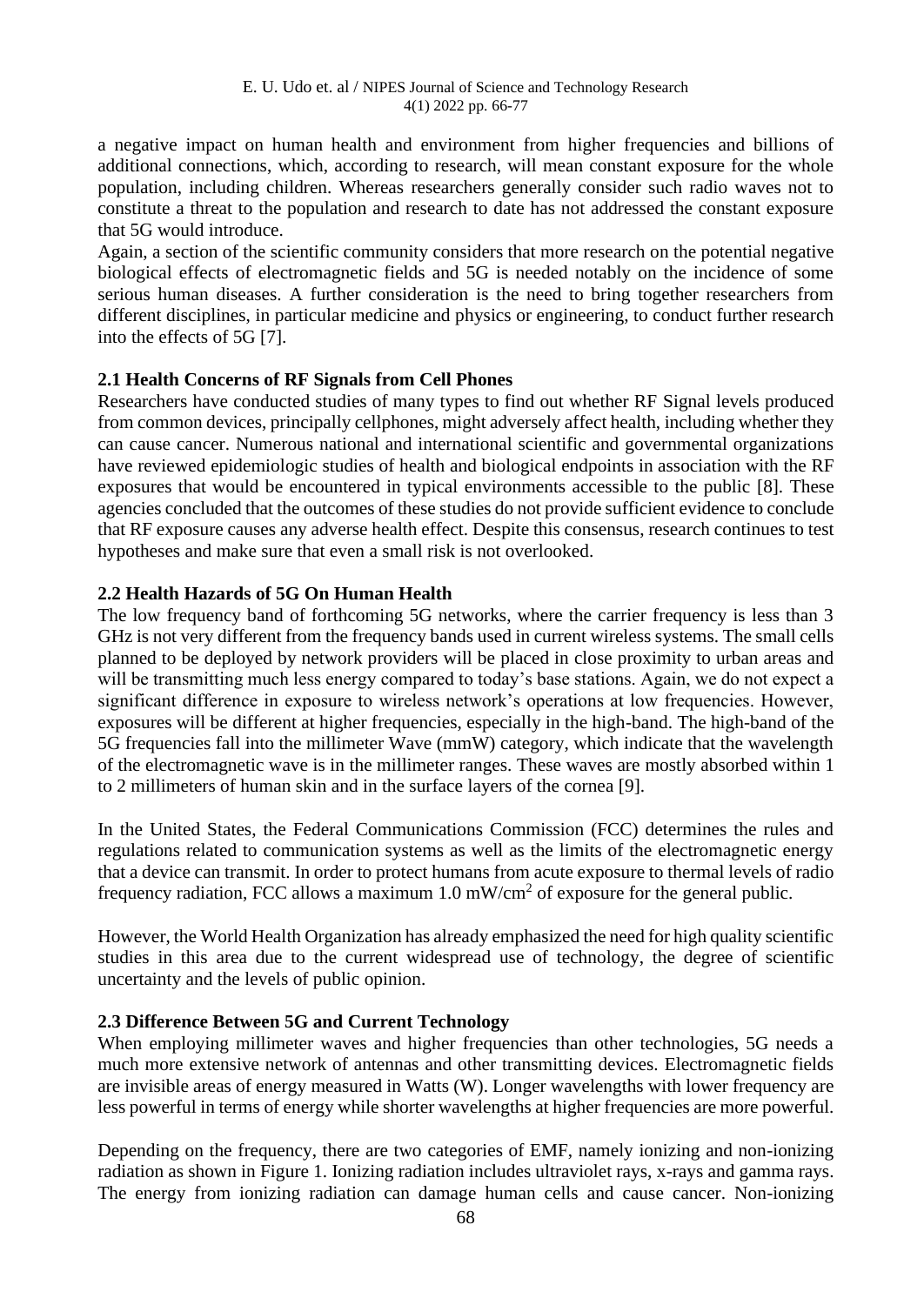radiation has lower frequencies and larger wavelength. Many experts are of the opinion that nonionizing radiation produces only thermal effects, or tissue heating and at high exposure levels, temperature-sensitive biological structures including humans and processes can become damaged [10].

Microwave and millimeter wavelength radiation is non-ionizing. Millimeter wave range from around 10 to 1 millimeter. This is a very effective spectrum with large bandwidth but it is also very sensitive to external variables and can be subject to interference from walls, trees and rain. For the first time, 5G will use millimeter waves in addition to the microwaves that have been used in 2G, 3G and 4G technology. Due to the limited coverage to implement 5G, cell antennas will have to be installed very close to one another, which will result in constant exposure of the population to millimeter wave radiation. The use of 5G will also require new technologies to be employed such as active antennas capable of beam forming massive MIMO.

With higher frequencies and shortened ranges, base stations will be more closely packed into an area to provide complete coverage and get rid of mobile phone signals. This could mean possible ranges of 20-150 meters with smaller coverage areas per small cell. Again, 5G will employ higher frequencies than previous generations networks and greater bandwidth which will enable users to transfer wireless data faster. Figure 1 shows the electromagnetic spectrum.



*Figure 1:* Electromagnetic Spectrum Source: [11]

# **3. Principles of Radio Frequency Exposure**

The exposure from EMF can be categorized according to the effects on the cells generated by the electromagnetic waves. In particular, we distinguish between ionizing radiations and non- ionizing radiation. The ionizing radiations include the waves that have enough energy to remove the electrons from the atoms in the living cells causing the atom to become ionized. Depending on the dose level, the cells exposed to ionizing radiation can die or become cancerous, thus posing a risk for the health effects [12].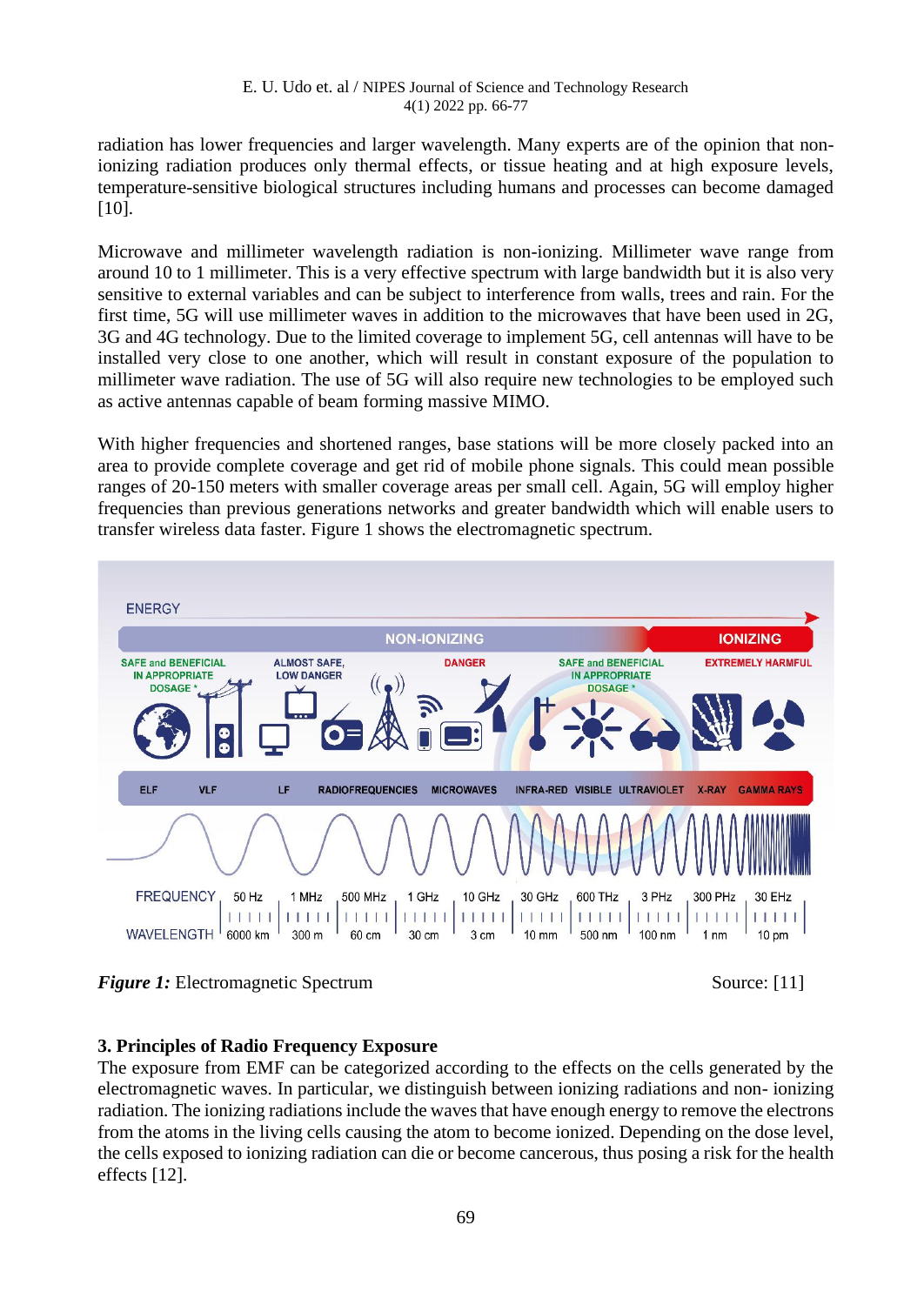The EMFs belonging to the non-ionizing radiation group are composed of waves that do not have enough energy to ionize the cells, thus avoiding cancer and death for the exposed cells. However, the waves can have enough energy to vibrate the molecules causing a possible health issue. The exposure from RF communication equipment falls within the non-ionizing radiation category. The biological effects of RF radiation can be further classified into thermal effects and non-thermal effects. In thermal effect, it is characterized by an RF exposure that can produce a heating of the exposed tissues. In non-thermal effects, the majority of the reports of international organization state that there is not a clear causal correction between EMF exposure levels generated by sources operating below maximum limits defined by law and emergence of biological effects [3].

UE radiate close to users by generating an EMF that is localized either on the head or chest. Again, base stations radiate over the whole body and large portion of the territory compared to UE. The EMF generated by base stations tends to rapidly decrease in intensity as the distance from the RF source increases. Again, a shielding effect from base station EMF occurs inside buildings. Also, the RF exposure from base stations is lower compared to the one radiated from UE. The population associates higher health risks to base station emission with respect to UE radiation.

### **3.1 Alleged Health Effects from RF Exposure**

The impact of brain-related diseases, including brain tumors and sleeping disorders is highly critical in modern society. The following are some of the alleged health effects speculated by the general public.

#### **3.2 Cancer**

The International Agency on Research on Cancer (IARC) listed non-ionizing RF radiation from cell phones as possibly carcinogenic to humans in 2010. This action was taken based on different experiments that analyze the carcinogenic effect on animals, which were exposed to EMF levels generated by RF equipment. More recently, different works have found a statistically significant increase of rare cancers associated to RF exposure in rats [13].

#### **3.3 Skin Effects**

The RF exposure with high power density can lead to an increase in the temperature of the exposed body tissue. Again, a modest localized heat exposure can be compensated by the human body heat regulation system. High doses of absorbed RF exposure can cause a sensation of warmth in the skin causing mild skin burns [14].

#### **3.4 Ocular Effects**

High levels of RF exposure with sufficiently high-power density can cause several ocular effects including cataracts, retina damages and cornea issues [15].

#### **3.5 Glucose metabolism**

The RF exposure can affect the glucose metabolism process in human cells. The effects can be noticed in the body organs exposed to high levels of EMFs [16].

### **3.6 Male Fertility**

High levels RF exposure can be associated with negative effects on reproductive health in terms of sperm-fertility ability. Also, the connection of such effects with RF exposure from communications equipment is scientifically not proven.

## **3.7 Electromagnetic Hypersensitivity**

Some individuals report that RF exposure causes several sensitivity symptoms to them like headache, fatigue, stress, burning sensations and rashes. Again, many independent studies have demonstrated that such symptoms are not correlated with the levels of RF exposure [17].

### **3.8 Spreading of the COVID-19 Disease**

Presently, different fake theories claim that there is a connection between the RF from 5G equipment and the spreading of the COVID-19 disease [18].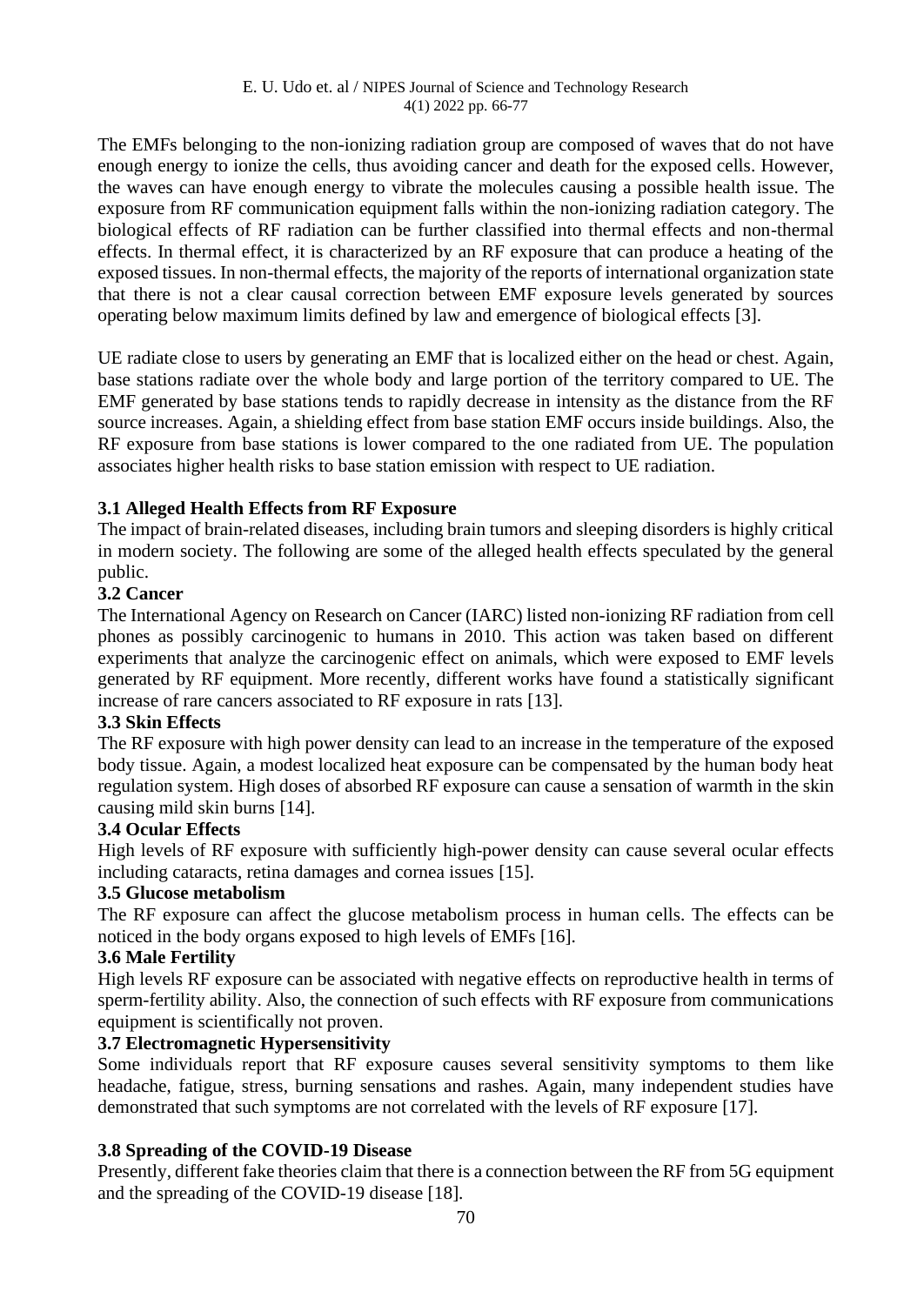### **3.9 Oxygen Effects**

Another widespread allegation that links RF from 5G equipment and health diseases includes a supposed oxygen absorption of 5G equipment out of the lungs and the increase of carbon dioxide due to the cutting of the trees to improve the signal coverage of 5G.

#### **3.10 Fifth Generation (5G) Exposure Metrics**

The following metrics are used to characterize 5G exposures, namely, Electromagnetic Field Strength, Power Density (PD) and Specific Absorption Rate (SAR).

### **3.10.1. Electromagnetic Field Strength**

In electromagnetic field strength, each RF source generates an EMF that is spread over the environment. The field is composed of an electric component and a magnetic component. If we denote the electric field as E, with a measurement unit in terms of volt per meter  $(V/m)$  and also denote the magnetic field as H, with a measurement unit in terms of Ampere (A). Both E and H, is time-averaged values and are estimated over a sufficiently long-time-interval. Again, when the EMF is evaluated under near-field conditions, both H and E are needed to fully characterize the EMF strength. The EMF can be computed as an average from different points in the space. For instance, the spatially averaged electric field strength Eavg over volume V is computed by applying a root mean square operation as shown in equation (1).

$$
E_{avg} = \sqrt{\frac{1}{V} \int [E]^2} dv \qquad [V/m]
$$
 (1)

### **3.10.2. Power Density**

A second metric used to assess the level of exposure is the power density, which can be either the absorbed power density  $S_{ab}$  or the incident power density  $S_{inc}$ . The absorbed power density  $S_{ab}$  is expressed as shown in equation (2)

$$
S_{ab} = \iint_A \frac{1}{A} Re[E X H^*] ds, \qquad \left[ \frac{W}{m^2} \right] \tag{2}
$$

where the body surface is at position  $0 \text{ (cm)}$ , A(cm<sup>2</sup>) is the x-y integral area, E is the electric field, *H* is the magnetic field, ds is the integral variable vector whose direction is orthogonal with respect to A.

The incident power density  $S_{inc}$  is defined as the modulus of the complex Poynting vector.  $S_{inc}$  is expressed as shown in equation (3).

$$
S_{inc} = |E \times H^*|, \qquad [W_{m^2}] \tag{3}
$$

Under far-field conditions or transverse electromagnetic plane wave, Equation (3) is simplified as shown in Equation (4).

$$
S_{inc} = \frac{[E]^2}{Z} = [H]^2 \, XZ \qquad \left[ \frac{W}{m^2} \right] \tag{4}
$$

*where Z = 377* $\Omega$  *is the characteristic impedance of the free space.* The absorbed power density is related to the incident power density through the equation as shown in Equation (5).

$$
S_{ab} = (1 - |\Gamma|^2) X S_{inc} \qquad \left[ \frac{W}{m^2} \right] \tag{5}
$$

where  $\Gamma$  is a reflection coefficient which depends on multiple physical features (the body tissue)?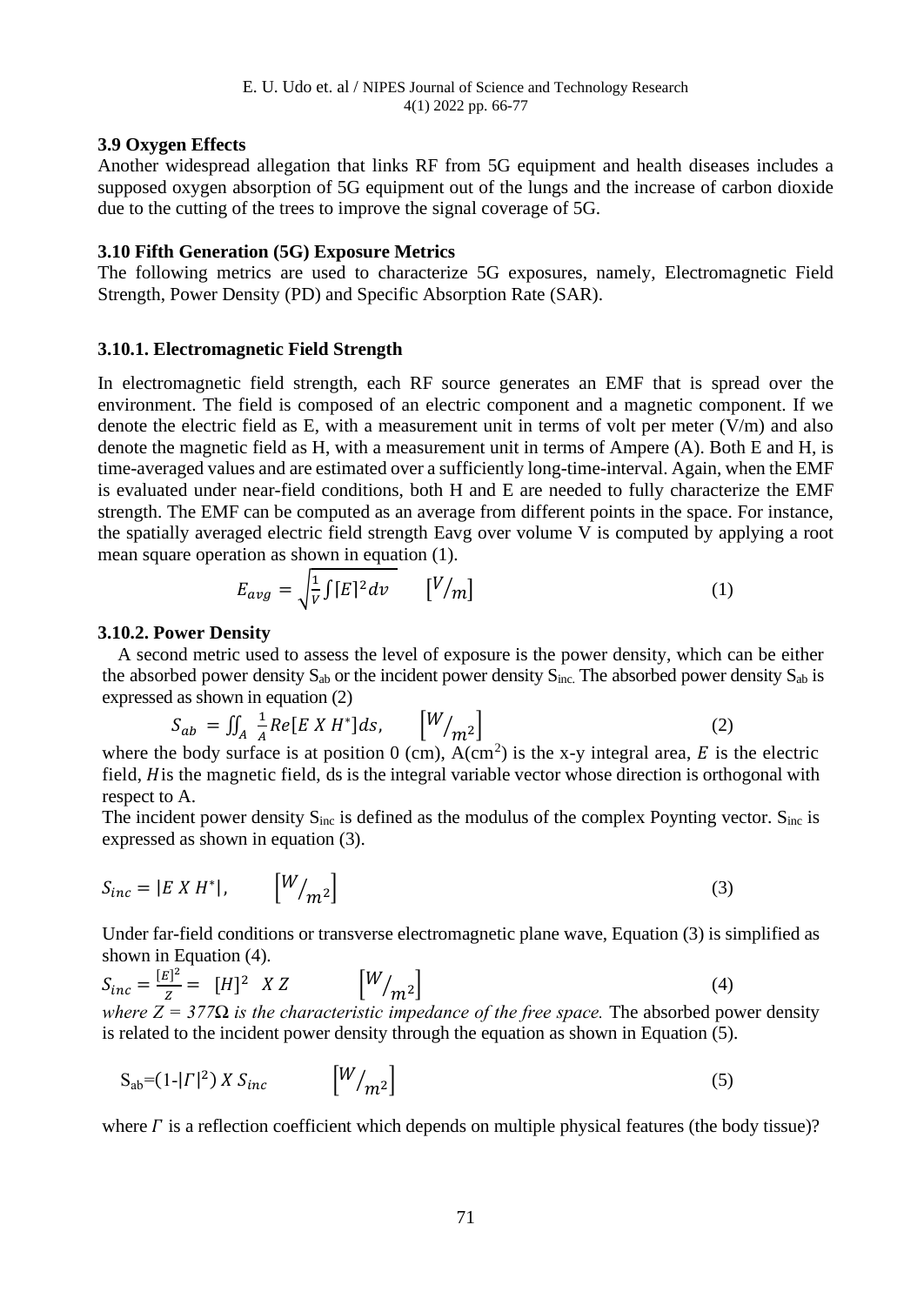### **3.10.3. Specific Absorption Rate**

SAR is the time derivative of the energy consumed by heating that is absorbed by a mass, included in a volume of a given mass density. When considering biological tissues or organs, the SAR is expressed as shown in Equation (6).

$$
SAR = \frac{\sigma}{\rho} |E|^2, \quad [W/kg]
$$
 (6)

Where  $\sigma\left[\frac{s}{m}\right]$  $\frac{s}{m}$ ] is the electrical conductivity,  $\rho\left[\frac{kg}{m^3}\right]$  $\frac{k g}{m^3}$ ] is the density of the tissue or organ and  $E\left[\frac{v}{m}\right]$  $\frac{v}{m}$ ] is the internal electric field.

It is possible to express the SAR by considering the temperature rise as shown in Equation (7).

$$
SAR = c\frac{\Delta T}{\Delta t} \tag{7}
$$

Where C [J/(kgC)] is the tissue specific heat,  $\Delta T$ [Celsius] is the temperature rise and  $\Delta t$ [s] is the exposure duration.

However, when considering SAR, the limit exposure metric assumes two distinct spatiallyaveraged values, namely whole-body SAR and local SAR. The whole-body SAR takes into account the body mass and the total energy absorbed by the body while the local SAR assumes a given small volume with a given mass [19].

#### **3.10.4. Health Risks Associated With 5G Features**

It is necessary to analyze the health risks associated with key 5G features that trigger health concerns among the population. The following controversial aspects are considered, namely densification of 5G sites over the territory, adoption of frequencies in the mm-Wave bands, connection of millions of IoT devices and extensive adoption of massive MIMO and beam forming.

#### **3.10.5. Densification of 5G Sites Over the Territory**

This aspect among the population is that the pervasive installation of 5G gNBs over the territory results in an exponential increase of exposure, thus leading to an unacceptable increase of the health risks. The results from different authors demonstrate that the average received power is reduced when the number of 5G gNB is increased. This minimizes the associated health risks among individuals.

Moreover, another aspect that can be considered from the network densification is the harmonization of exposure. When a network is composed of few gNBs, the users in close proximity to the sites tend to be exposed to higher levels of exposure compared to the ones that are far from the gNB. On the other hand, when the number of gNB is increased, the exposure tends to be more uniform over the territory. This issue is usually neglected by the population and can have a significant impact on the perceived health risks due to proximity to the sites [3].

#### **3.10.6. Adoption of Frequencies in the mm-Wave bands**

This section triggers concerns by the population in the adoption of mm-Wave in 5G. Again, WHO is currently conducting a health risk assessment of exposure over the entire range of RF range including millimeter wave. This step will be beneficial to reduce the health risks of 5G that are perceived by the population. However, it is important to remark that mmWaves are subject to very large path losses compared to microwaves. Also, other effects including low penetration capabilities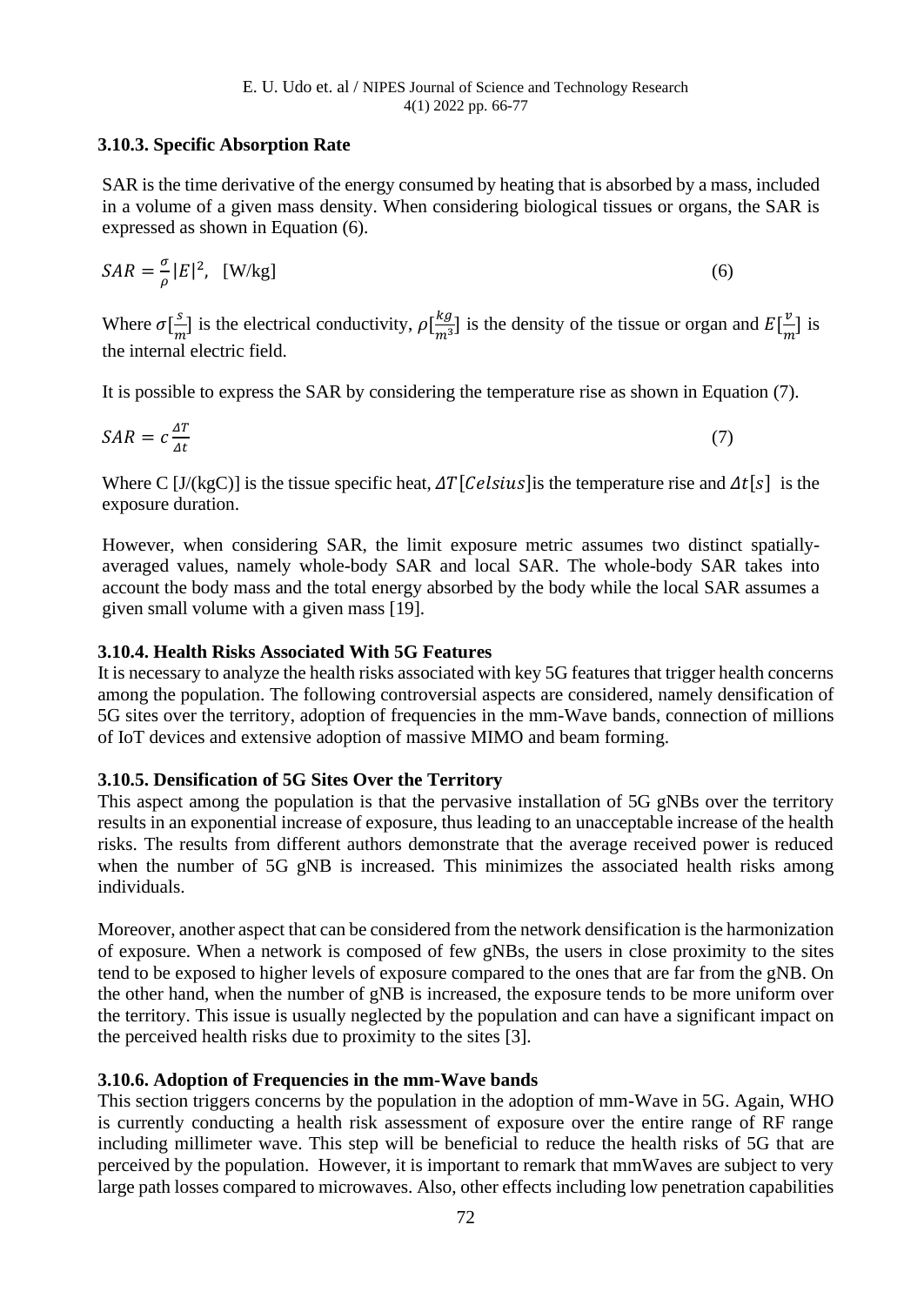inside the buildings, severely impact of the maximum distance between a gNB and a UE operating at these frequencies [17]. As a consequence, 5G deployments exploiting mm-Waves will be mainly realized through micro and small gNB, which will be placed in close proximity to the service area. This limits the scope of application of mm-Waves, which will not be deployed on the whole territory, but rather at traffic-demanding hotspots (e.g., airports, stadiums, shopping malls).

### **3.10.7. Connection of Millions of IoT Devices**

Another controversial aspect among the population is the effect on exposure due to the huge number of 5G terminals that will be pervasively connected in the same area. In this context, a common opinion is that massive deployments of IoT terminals connected through 5G networks will result in an unacceptable and continuous exposure for users [21], [22]. The problems are analyzed in the following areas: First, current specifications defined by 3GPP always impose very low values of maximum transmitted power for each terminal and even for 5G network.

Second, when considering IoT terminals, more stringent power requirements can be introduced in order to reduce the consumption and to increase the battery lifetime of Low Power Wide Area Networks architectures (LoPWAN). Third, international guidelines always impose maximum SAR and PD values to control the exposure from the terminals, thus guaranteeing safely for the population. Fourth, even in the presence of millions of terminals in the same area, the distance between the user and the terminals will play a major role in determining the exposure. Fifth, IoT communications are in general very different compared to human communication. Also, IoT devices will need to communicate with the rest of the world at a small pace with a limited data rate and with pretty large delays compared to human-centered communications. This will be translated into extremely low power levels in the uplink directions and consequently in very low levels of exposure.

#### **3.10.8. Extensive Adoption of Massive MIMO and Beam forming**

The impact of massive MIMO and beam forming on the exposure from 5G devices are analyzed under the following: (i) increase of power and number of radiating elements (ii) introduction of statistical exposure models and (iii) measurement of exposure levels.

### **3.10.9. Increase of Power and Number of Radiating Elements**

When considering 5G devices implementing MIMO and beforming, two essential differences emerge with respect to legacy devices, namely a general increase in the maximum output power and increase in the number of radiating elements. Focusing on the total power radiated by 5G gNB data sheet of macro equipment reports a maximum output power equal to 200W.

The main idea of MIMO is to exploit multiple antennas taking advantage of independent propagation paths to improve the transmission. With massive MIMO, the number of antenna element is radically increased to further improve the system capacity [23].

Spatial multiplexing and beam forming are two key features implemented in 5G system exploiting massive MIMO. Spatial multiplexing allows transmitting independent data over multiple uncorrelated paths.

### **3.11. Introduction of Statistical Exposure Models**

Traditional methods to estimate the exposure from base stations are based on very conservative assumptions, including maximum transmission power and static beams in all the covered area directions. Although such assumptions are in general, valid for legacy technologies, they tend to be overly conservative when considering 5G gNB [11]. The application of conservative assumptions to estimate the exposure from 5G gNB is detrimental for the health risks due to two main reasons. Firstly, the exclusion zone of each 5G gNB tends to be very large and secondly, the predicted exposure levels tend to be pretty high, thus triggering health concerns by the population. Therefore,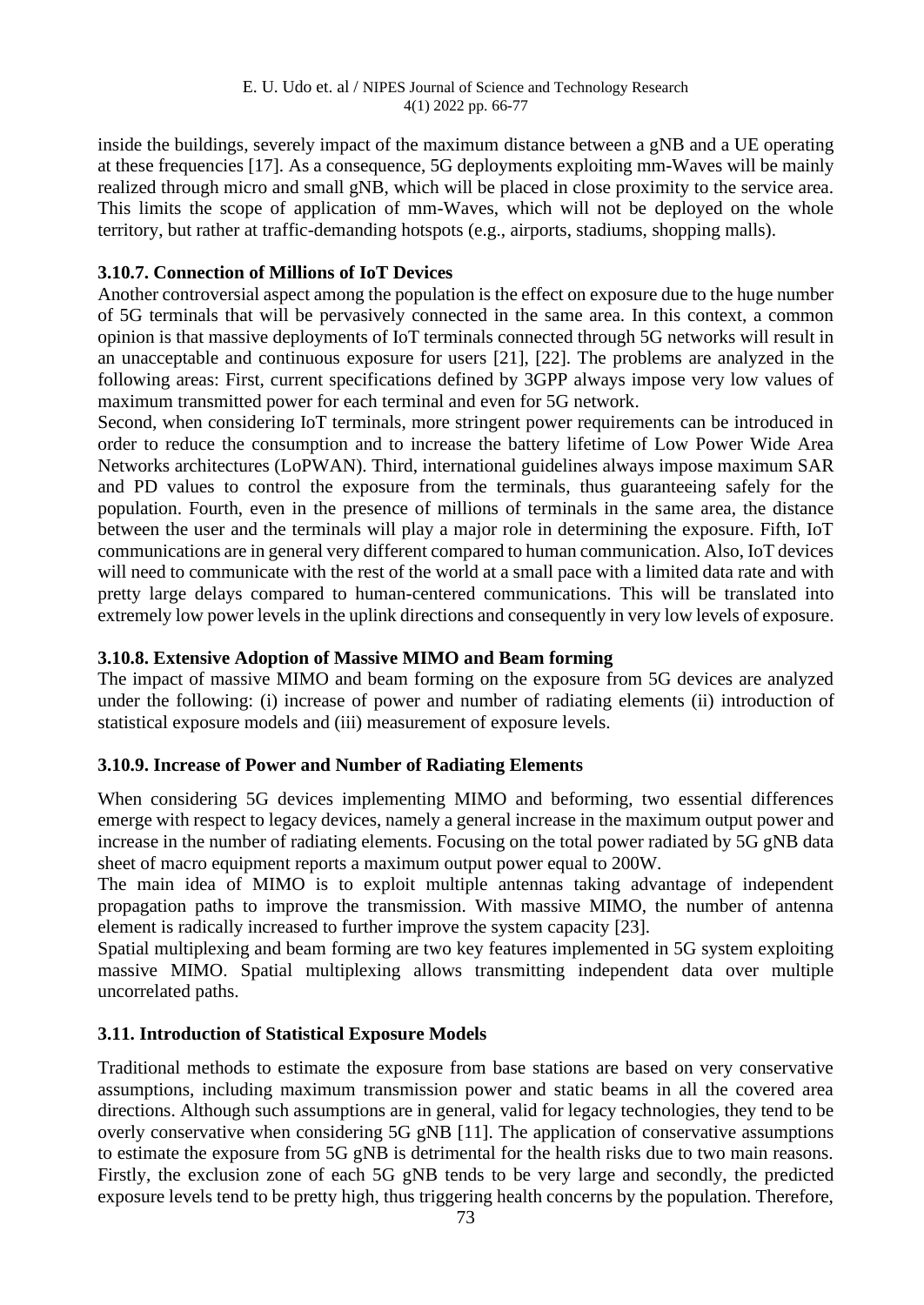the exposure estimation of 5G gNB is based on the introduction of statistical models which allow on one side to better assess the size of the exclusion zone of the gNB and on the other one to estimate the predicted exposure levels over the territory in a more realistic manner[24]. The results show that, by applying the Statistical model, the largest maximum power is less than 15% with respect to the corresponding theoretical one. Consequently, the exclusion zone can be reduced by a factor of 2.6 compared to a traditional methodology.

## **3.12. Measurement of Exposure Levels**

These aspects deal with the measurement of exposure levels due to the large adoption of MIMO and beam forming features. Focusing on gNB, the methodologies used to measure the exposure in legacy networks are not always suitable for assessing the exposure of 5G gNBs exploiting massive MIMO and beam forming. Such features can cause uncertainties in the estimation of the field strength. This aspect can be an issue for the health risks that are perceived by the population. The measurement procedure of 5G gNB involves either wide-band probes operating on a given range of frequencies, or narrow-band probes that are able to retrieve information on the field strength on a set of selected frequencies [11].

## **3.13. Regulation of Electromagnetic fields and 5G Exposure**

The following professional bodies and government of various countries provide responsibility for protecting the population from the potential harmful effects of EMFs through their regulation.

## **3.14. National Institute of Health**

According to the national institute of health, no mechanism by which ELF-EMF's or radio frequency radiation could cause cancer has been identified. Unlike high-energy (ionizing) radiation, EMFs in the non-ionizing part of the electromagnetic spectrum cannot damage DNA or cells directly [12].

### **3.15. American Cancer Society**

Some people have expressed concern that living, working or going anywhere near a cell phone tower might increase the risk of cancer or other health problems. At this time, there is very little evidence to support this idea [25].

### **3.16. World Health Organization**

The level of RF exposure from base stations and wireless network are so low that the temperature increases are insignificant and do not affect human health [26].

### **3.17. Federal Communications Commission**

There is no specific evidence to date that proves that wireless phone usage can lead to cancer or a variety of other health effects, including headaches, dizziness or memory loss. However, studies are ongoing and key government agencies such as the Food and Drug Administration (FDA) continues to monitor the results of the latest scientific research [27] and [28].

### **3.18. Commission Inter-Americana de-Telecommunication (CITEL)**

The general public is requested to consult international reputable sources based on scientific knowledge on the subject of exposure of human beings to radio frequency emissions, in order to prevent false information from spreading undermining the efficient development of telecommunications [29].

### **3.19. International Telecommunications Union (ITU)**

The link between 5G and COVID-19 is a "Hoax that has no technical basis" on human health [30] and [31].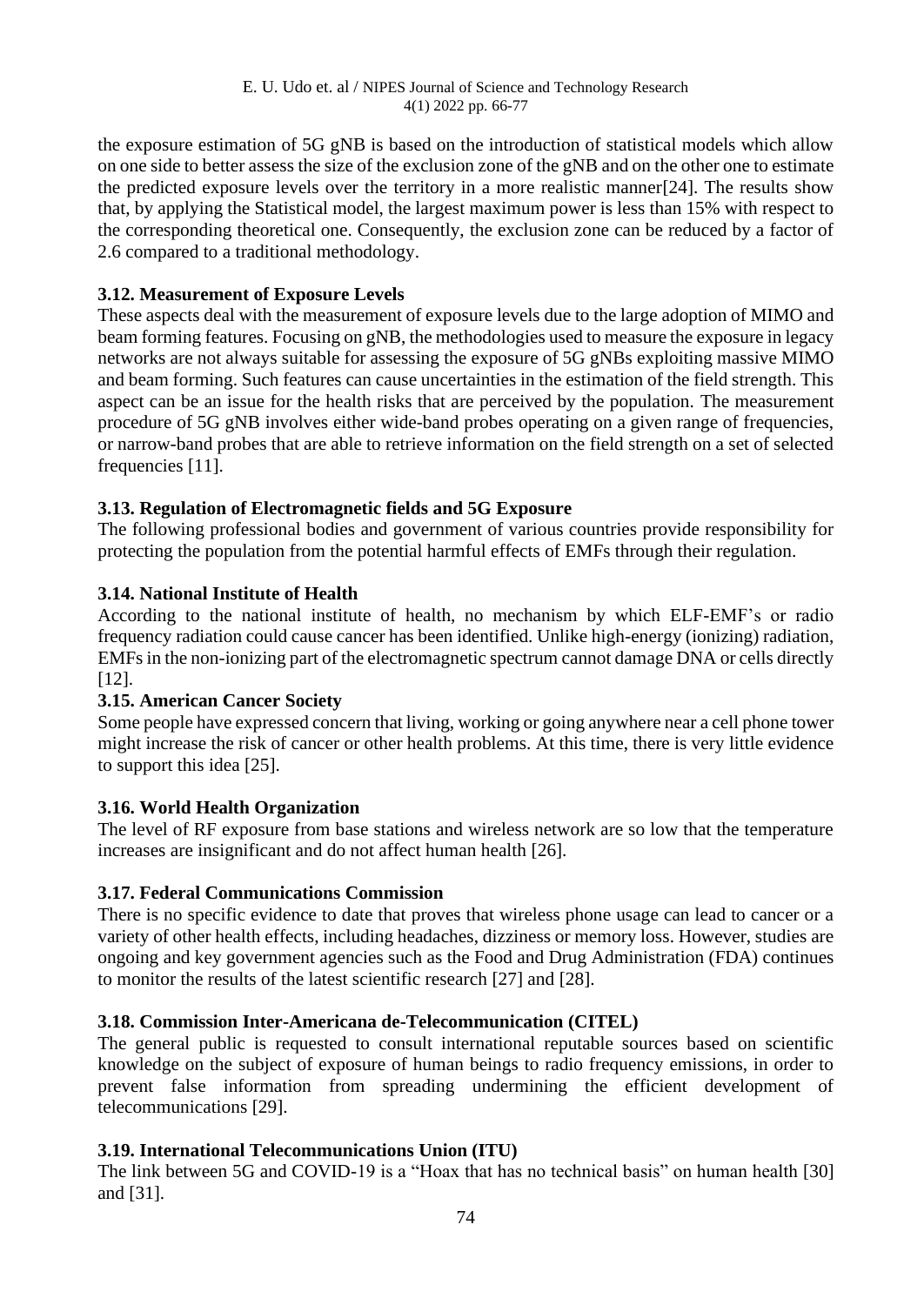## **3.20. Federal Communications Commission on Twitter**

5G technology does not cause coronavirus. Rumors can easily circulate within communities during a crisis. Individual should always go to trusted sources for information.

## **3.21. International Commission on Non-Ionizing Radiation Protection**

The new guidelines provide better and more detailed exposure guidance for the higher frequency range above 60Hz, which is of importance to 5G and future technologies using these higher frequencies. The most important thing for people to remember is that 5G technologies will not be able to cause harm when these new guidelines are adhered to [8].

## **3.22. US Food and Drug Administration**

The weight of scientific evidence has not linked exposure to radio frequency energy from cell tower use with any health problems at or below the radio frequency exposure limits.

## **3.23. Australian Radiation Protection and Nuclear Safety Agency (ARPANSA)**

Current research indicates that there is no established evidence for health effects from radio waves used in mobile telecommunications. This includes the up-coming roll-out of the 5G network. ARPANSA assessment is that 5G is safe.

## **3.24. Norwegian Institute of Public Health**

The knowledge base in this health risk assessment provides no reason to assert that adverse health effects will occur from the typical exposure. This also applies to the use of wireless communications in office environment.

### **3.25. Swedish Council for Working Life and Social Research**

Extensive research for more than a decade has not detected anything new regarding interaction mechanisms between radio frequency fields and the human body and has found no evidence for health risks below current exposure guideline.

### **3.26. European Commission**

Scientific committee on formerly and newly identified Health Risks (SCENIHR) reported that the epidemiological studies on mobile phone RF EMF exposure do not show an increased risk of brain tumors." Furthermore, they do not indicate an increased risk for the cancers of the head and neck region [32].

### **3.27. Government of Canada**

With respect to cell phone towers exposures the limits set in Health Canada's guidelines indicated that there is no scientific reason to consider cell phone towers dangerous to the public.

### **3.28. Memorial Sloan Kettering Cancer Center**

The argument that cells phones cause cancer lacks biological plausibility because the energy contained in the waves is too low to cause damage.

### **4.0. Conclusion**

This study confirmed that global experts have thoroughly researched into the health effects of 5G but all the outcome of the research has shown that there are no real health hazards associated with 5G networks. The usual radiation effect that is associated with the previous mobile technologies is also the same that is associated with 5G network and does not really affect humans as observed. The suspicion and concern the global populace have on 5G networks will require more installation of more base stations and these base stations will be install as close as possible to each other. In conclusion, this paper suggests that the health concerns about 5G network are not supported by scientific evidences. Many of the researches are in the medical science field and many have also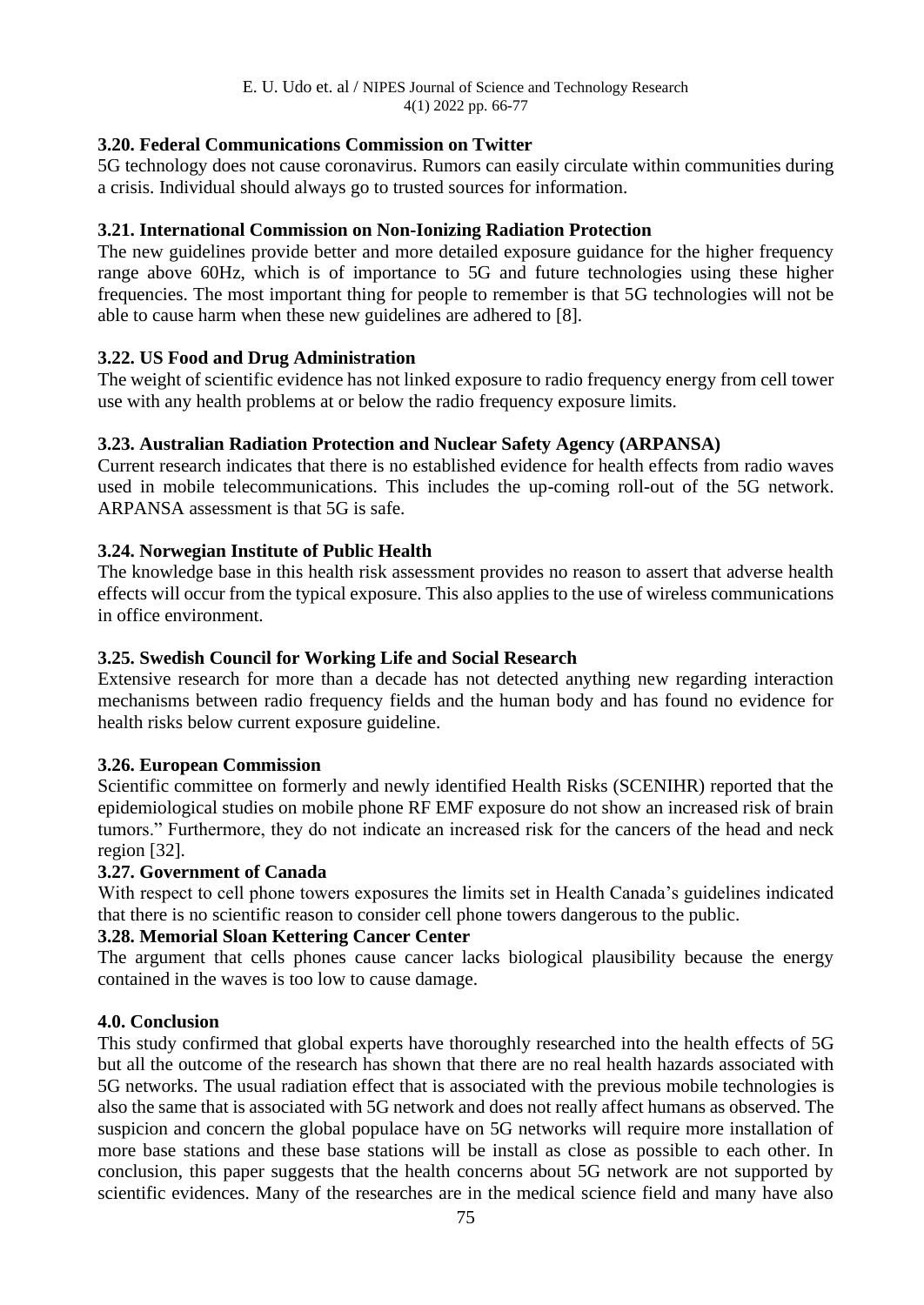refuted the claims of the concerns. Hence, there is no adequate compelling motivation to stop the deployment which has been slowed down due to the various claims from so many quarters. This paper has analyzed the basic metrics to characterize 5G exposures in terms of incident EMF Strength, PD and SAR.

#### **References**

- [1] M. R. Bhalla and A. V. Bhalla, "Generations of mobile wireless technology: A survey," *Int. J. Comput. Appl.*, vol. 5, no. 4, pp. 26–32, 2010.
- [2] T. S. Rappaport, *Wireless communications: principles and practice*, vol. 2. prentice hall PTR New Jersey, 1996.
- [3] M. A. Jamshed, F. Heliot, and T. W. C. Brown, "A Survey on Electromagnetic Risk Assessment and Evaluation Mechanism for Future Wireless Communication Systems," *IEEE J. Electromagn. RF Microwaves Med. Biol.*, vol. 4, no. 1, pp. 24–36, 2020, doi: 10.1109/JERM.2019.2917766.
- [4] A. Bria *et al.*, "4th-generation wireless infrastructures: scenarios and research challenges," *IEEE Pers. Commun.*, vol. 8, no. 6, pp. 25–31, 2001.
- [5] A. Tudzarov and T. Janevski, "Design for 5G mobile network architecture," *Int. J. Commun. Networks Inf. Secur.*, vol. 3, no. 2, pp. 112–123, 2011.
- [6] D. A. Nelson, M. T. Nelson, T. J. Walters, and P. A. Mason, "Skin heating effects of millimeter-wave irradiation-thermal modeling results," *IEEE Trans. Microw. Theory Tech.*, vol. 48, no. 11, pp. 2111–2120, 2000, doi: 10.1109/22.884202.
- [7] L. Chiaraviglio *et al.*, "Planning 5G Networks under EMF Constraints: State of the Art and Vision," *IEEE Access*, vol. 6, pp. 51021–51037, 2018, doi: 10.1109/ACCESS.2018.2868347.
- [8] A. Di Ciaula, "Towards 5G communication systems: Are there health implications?," *Int. J. Hyg. Environ. Health*, vol. 221, no. 3, pp. 367–375, 2018.
- [9] R. K. Singh, D. Bisht, and R. C. Prasad, "Development of 5G mobile network technology and its architecture," *Int. J. Recent Trends Eng. Res.*, vol. 3, no. 10, pp. 196–201, 2017.
- [10] M. Simkó and M. O. Mattsson, "5G wireless communication and health effects—A pragmatic review based on available studies regarding 6 to 100 GHz," *Int. J. Environ. Res. Public Health*, vol. 16, no. 18, p. 3406, 2019, doi: 10.3390/ijerph16183406.
- [11] R. Pawlak, P. Krawiec, and J. Zurek, "On measuring electromagnetic fields in 5g technology," *IEEE Access*, vol. 7, pp. 29826–29835, 2019, doi: 10.1109/ACCESS.2019.2902481.
- [12] C. L. Russell, "5 G wireless telecommunications expansion: Public health and environmental implications," *Environ. Res.*, vol. 165, pp. 484–495, 2018, doi: 10.1016/j.envres.2018.01.016.
- [13] "IARC classifies Radiofrequency Electromagnetic Fields as possibly carcinogenic to humans IARC." https://www.iarc.who.int/pressrelease/iarc-classifies-radiofrequency-electromagnetic-fields-as-possiblycarcinogenic-to-humans/ (accessed Jan. 13, 2022).
- [14] R. Roelandts, "Cellular phones and the skin," *Dermatology*, vol. 207, no. 1, pp. 3–5, 2003, doi: 10.1159/000070932.
- [15] J. A. Elder, "Ocular Effects of Radiofrequency Energy," *Bioelectromagnetics*, vol. 24, no. SUPPL. 6, pp. S148– S161, 2003, doi: 10.1002/bem.10117.
- [16] N. D. Volkow *et al.*, "Effects of cell phone radiofrequency signal exposure on brain glucose metabolism," *JAMA - J. Am. Med. Assoc.*, vol. 305, no. 8, pp. 808–813, 2011, doi: 10.1001/jama.2011.186.
- [17] G. J. Rubin, J. Das Munshi, and S. Wessely, "Electromagnetic hypersensitivity: A systematic review of provocation studies," *Psychosom. Med.*, vol. 67, no. 2, pp. 224–232, 2005, doi: 10.1097/01.psy.0000155664.13300.64.
- [18] W. Ahmed, F. L. Seguí, J. Vidal-Alaball, and M. S. Katz, "COVID-19 and the 'Film Your Hospital' conspiracy theory: Social network analysis of Twitter data," *J. Med. Internet Res.*, vol. 22, no. 10, p. e19458, 2020, doi: 10.2196/22374.
- [19] "ICNIRP." https://www.icnirp.org/en/activities/news/news-article/rf-guidelines-2020-published.html (accessed Jan. 13, 2022).
- [20] T. S. Rappaport *et al.*, "Millimeter wave mobile communications for 5G cellular: It will work!," *IEEE Access*, vol. 1, pp. 335–349, 2013, doi: 10.1109/ACCESS.2013.2260813.
- [21] J. Zhang, M. Ma, P. Wang, and X. dong Sun, "Middleware for the Internet of Things: A survey on requirements, enabling technologies, and solutions," *J. Syst. Archit.*, vol. 117, no. 5, p. 102098, 2021, doi: 10.1016/j.sysarc.2021.102098.
- [22] D. Zhang, Z. Zhou, S. Mumtaz, J. Rodriguez, and T. Sato, "One integrated energy efficiency proposal for 5G IoT communications," *IEEE Internet Things J.*, vol. 3, no. 6, pp. 1346–1354, 2016.
- [23] B. Thors, A. Furuskar, D. Colombi, and C. Tornevik, "Time-Averaged Realistic Maximum Power Levels for